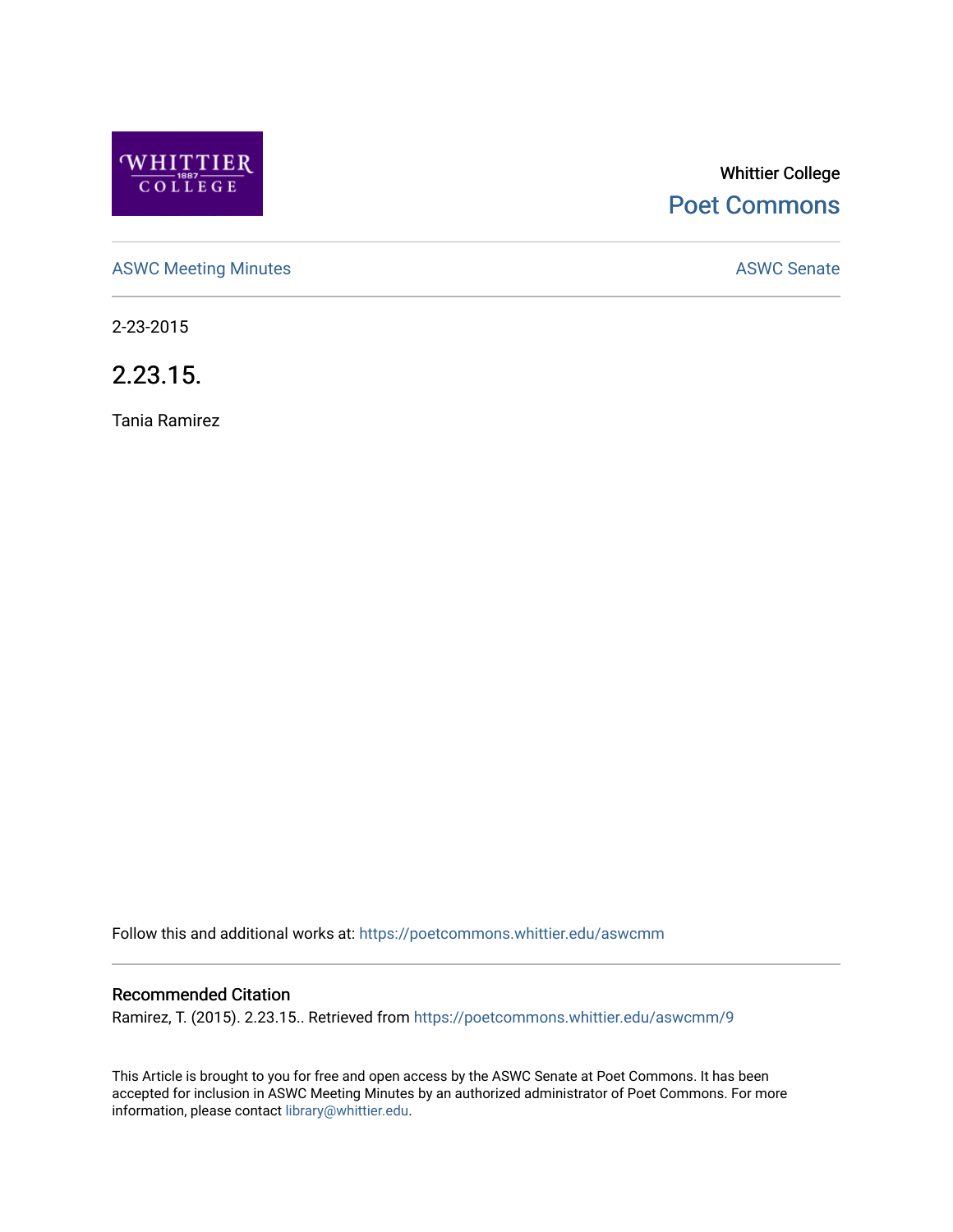

# **Meeting Minutes for February 23, 2015**

# **I.** Meeting is called to order at 7:01 pm

- a. Moment of Silence observed for our Quaker Traditions.
- b. Inspirational Quote
	- a. "Many of life's failures are people who did not realize how close they were to success when they gave up."-Thomas A. Edison
	- b. Read by Senator Santacruz.

# **II. Mission Statement**

- a. The ASWC Senate, as the governing body of the Associated Students of Whittier College, is dedicated to the betterment of the college as an institution and as a member of the broader community. The Senate shall assist on-campus clubs and organizations in creating, promoting and implementing dynamic programs and events that involve students and add value to their educational experience. This body will act as an open forum for students to voice their opinions and desires, always keeping the best interests of the ASWC in mind. In all of its actions, the Senate will serve the students first with integrity, dedication, responsibility and humility.
- b. Read by Senator Romero.

# **III. Roll Call- Secretary Ramirez**

- **a.** Present: President Esquer, Vice President Duarte, Treasurer Carlson, Director Allman, Director Rashid, Senator Boynton, Senator Kenny, Senator Perez, Senator Romero, Senator Jones, Senator Sanchez, Senator Smith, Senator Meuwissen, Senator Murillo, Senator Doung, Senator Lendavai, Senator Santacruz, Senator Perez, Senator Reyes, Senator Atoya, Senator Kimball, Senator Vargas, Senator Butler, Senator Guzman.
- **b.** Absent excused: Senator Vargas, Senator Doung, Senator Meuwissen, Senator Guzman
- **c. Unexcused:**  Senator Perez

# **IV. Minutes Amendment/Approval**

- a. Motion to Approve Minutes from February  $16^{th}$  Senator Jones.
	- a. All Minutes will be posted on Org-Sync, under "ASWC Files"

#### **Personnel Issue**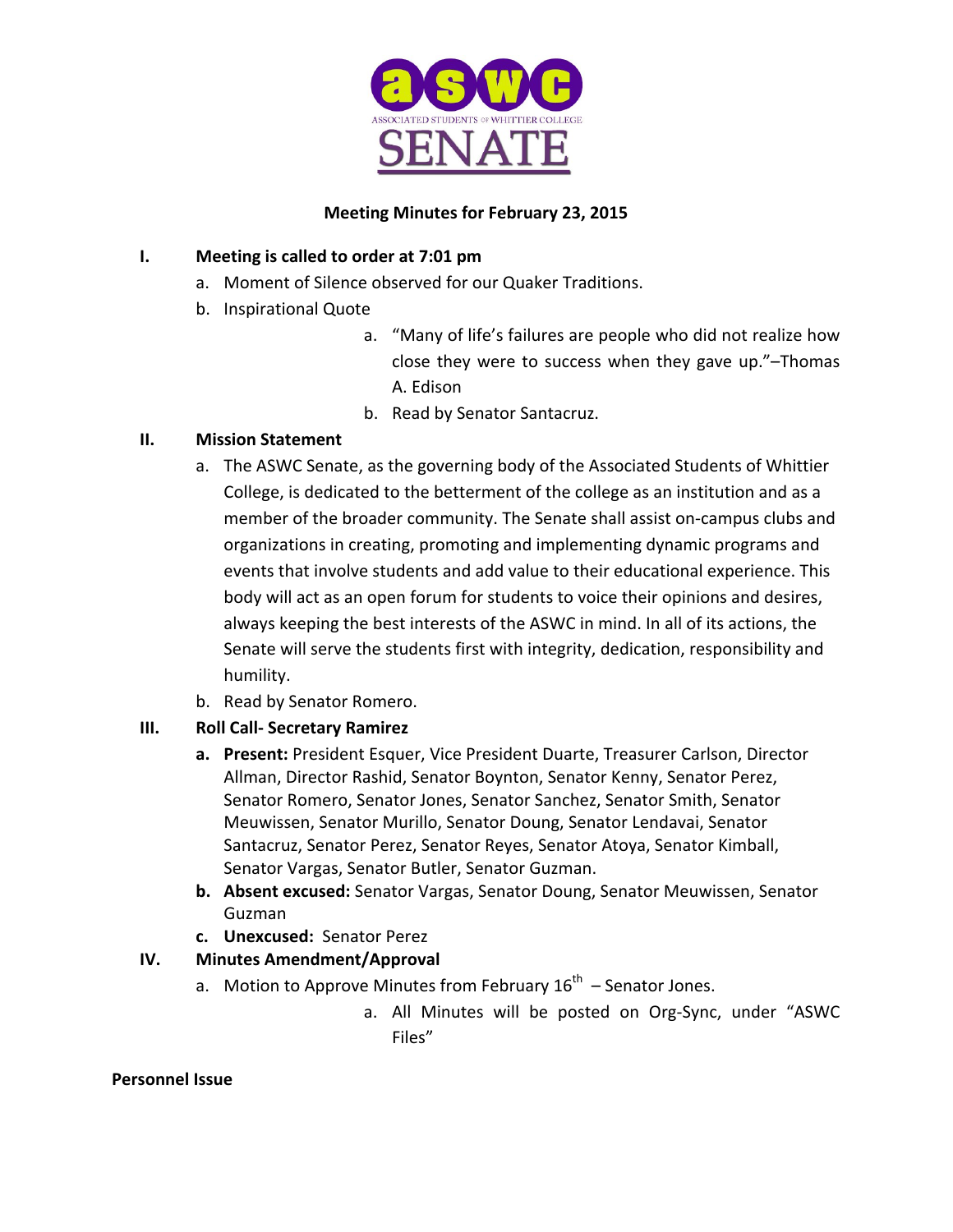### **V.** President's Message- President Esquer

a. Meetings Tuesdays at 5 pm.

#### **VI. Treasurer's Report- Treasurer Carlson**

| <b>ASWC ACCOUNTS</b>             |                     |
|----------------------------------|---------------------|
|                                  |                     |
| <b>Executive Budget Balance:</b> | \$10,000.00         |
|                                  | est.                |
| Reserve Account Balance:         | \$36,259.10<br>est. |
|                                  |                     |
| Total Funds Allocated:           | \$46,309.58         |
|                                  |                     |
| <b>TOTAL ASWC FUNDS:</b>         |                     |
| • General Fund:                  | \$33,690.42         |
|                                  | est.                |
|                                  |                     |
| <b>Total Requests Pending:</b>   |                     |
| • First Readings Pending:        | \$24,990.00         |
| • Second Readings Pending:       | \$16,775.00         |
|                                  |                     |
| <b>RELATED ACCOUNTS</b>          |                     |
|                                  |                     |
| Program Board Account:           | \$31,661.00         |
|                                  | est.                |
| Media Council Account:           | \$33,285.00         |
|                                  |                     |

#### **VII. Constituent Reports**

- **a. Senator Perez**
	- a. Nothing new to report.
- **b.** Senator Boynton (Freshman Class Council President)
	- a. Nothing new to report.
- **c. Senator Kenny (Off- Campus Rep)**
	- a. Nothing new to report.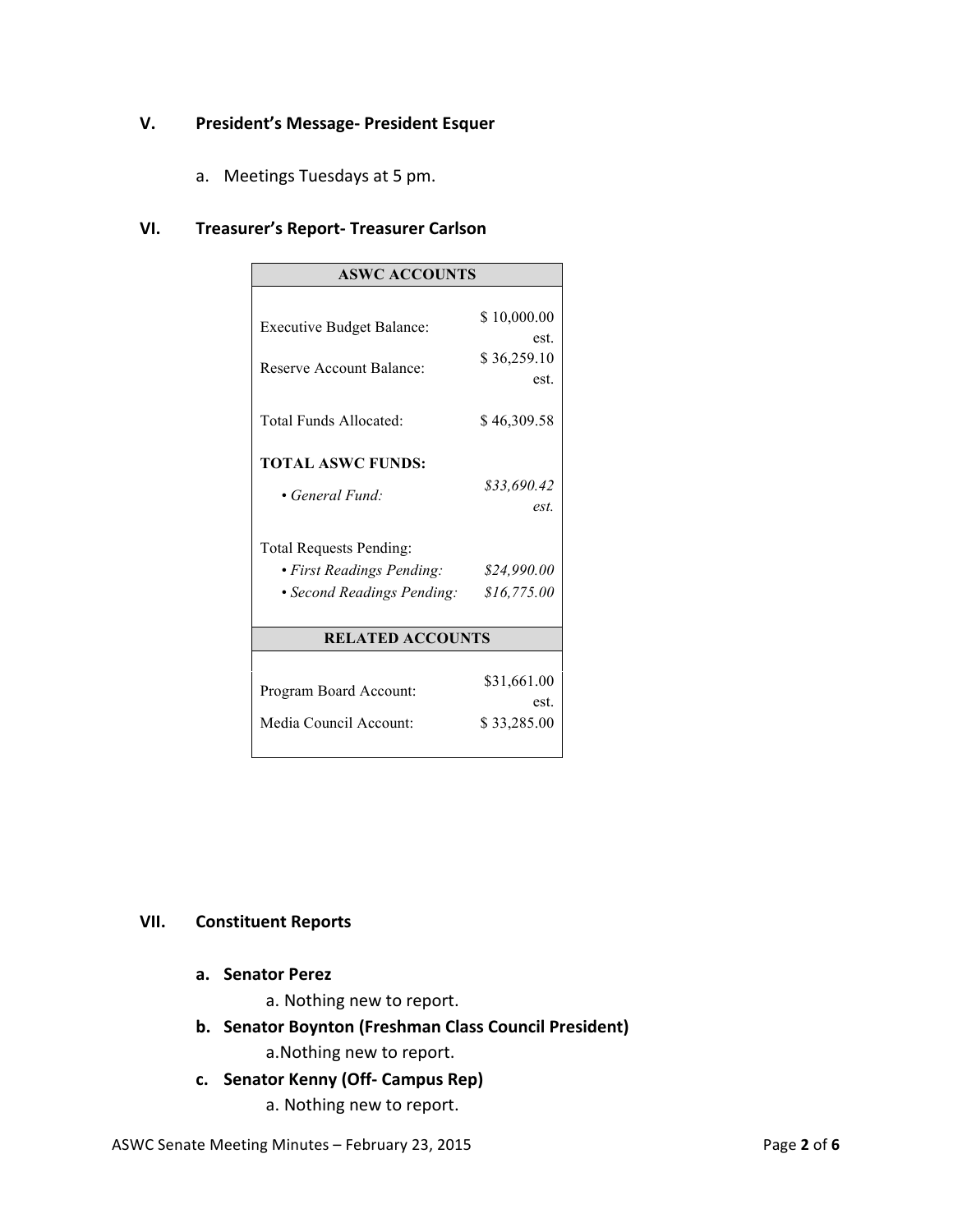### **d. Senator Romero (Off-Campus Rep)**

A. Complaints about parking continue. Also there are complaints about residents parking during breakfast hours in the CI parking lot.

**e. Senator Perez (Off-Campus Rep)**

a. Nothing new to report.

**f.** Senator Meuwissen (Student Body Rep)

A. Nothing new to report.

**g. Senator Smith (Student Body Rep)**

a. Nothing new to report.

**h. Senator Sanchez (Student Body Rep)**

a. Nothing new to report.

**i.** Senator Jones (Student Body Rep)

a. Nothing new to report.

**j.** Senator Murillo (Residence Hall rep)

a. Nothing new to report.

**k. Senator Duong (Residence Hall rep)**

a.

- **l.** Senator Lendvai (Residence Hall rep) a. Nothing new to report.
- **m. Senator Reyes (SAAC rep)**

a.Nothing 

n. **Senator Atoya (SAAC rep)** 

A. Nothing new to report.

**o. Senator Kimball (Inter-Club Council)**

a. ISC meeting this week.

**p. Senator Perez (Social Justice Coalition)**

a. Nothing new to report.

**q. Senator Guzman (Inter-Society council co chair)**

a. Nothing new to report.

**r. Senator Butler (Inter-Society council co chair)**

a. New female-ISC rep. Mackenzie. The new member education ceremony will take place this Saturday.

### **VIII. Committee Reports**

a. Administrative- Vice President Duarte

a. Meetings are Wednesday at 2:30.

b. Budget-Treasurer Carlson

a. We have several first and second readings today.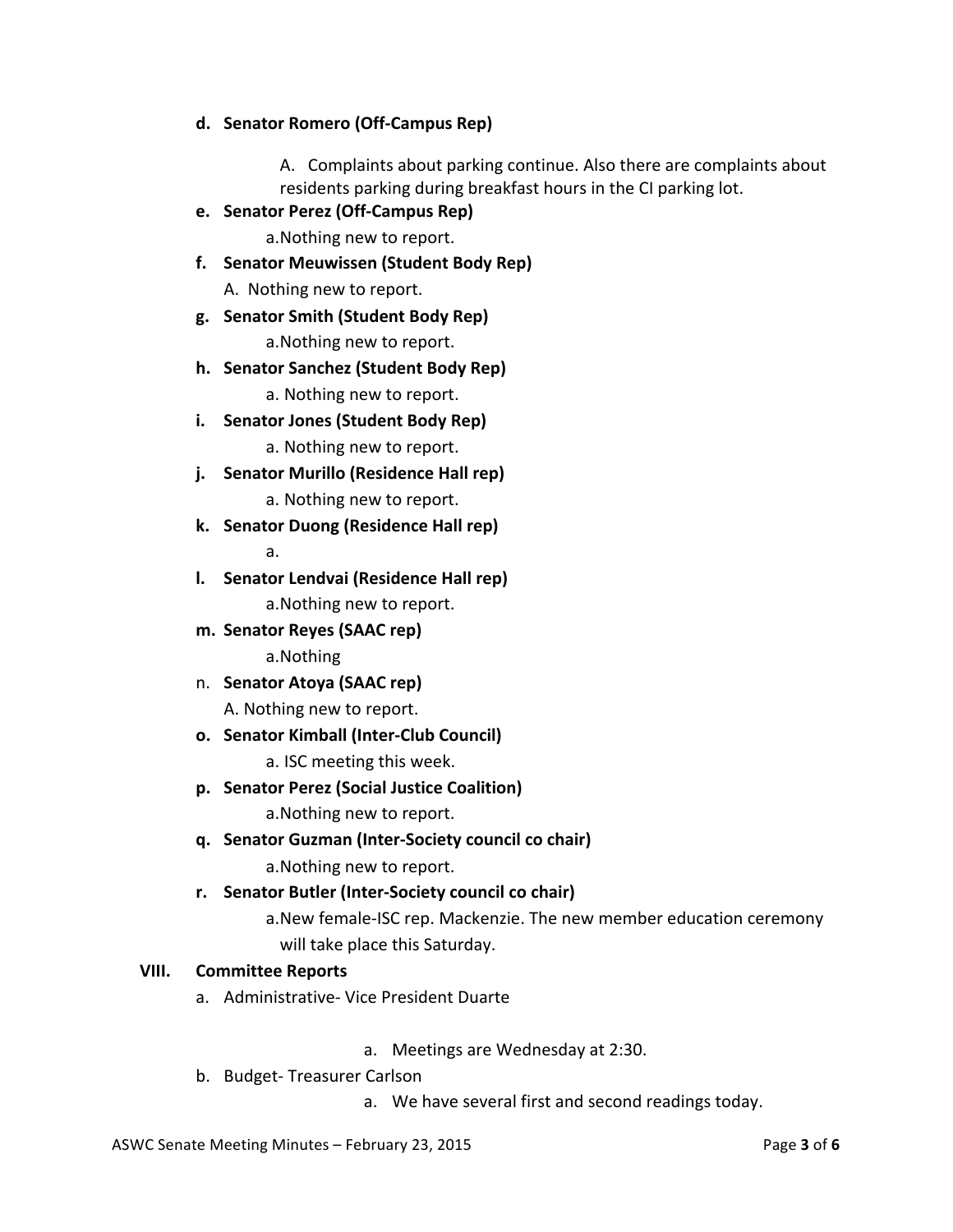- c. Campus Relations- Dir. Rashid
	- a. Working on final details for ASWC address event. Looking to live stream event also raffle for polos coming up soon.
- d. Elections- Secretary Ramirez

a. Nothing new to report.

- e. Program Board Program Board Director Allman
	- a. Spring fest coming up March  $7<sup>th</sup>$ . We will bringing a tenfoot giraffe!
- f. Advocacy- President Esquer
	- a. Nothing new to report.
- g. Culinary-Senator Jones
	- a. Going to meet with Lucy this week.
- h. Environmental- Senator Vargas
	- a. Nothing new to report.
- i. Student Feedback- Senator Kenny
	- a. Moved tabling to next week before spring break to better prepare and also to meet with administration.
- j. Commuter Senator Perez a. Will be reaching out to commuters via Facebook regarding concerns about parking.
- IX. **Public Voice** This is the portion of the meeting for anyone who is not on the table to address any questions, comments, or concerns.

-Have we considered buying our own tent for societies and organizations to use? -P.O.I we have talked about it but it would be more expensive to get a permit and also there are liability issues.

# X. **First Readings**

- A. 3D Printer by WCET
	- A. Requesting funds for a 3D printer.
	- B. Total requested \$3,000.
- B. Special Olympics T-Shirts by SAAC
	- A. Requesting funds to give out T-shirts to volunteers.
	- B. Total requested \$1,000.
- C. Fantasea by Franklin Society
	- A. Event date  $5/1/15$
	- B. Requesting funds for promotion \$60, 400 LED sticks \$400, Overhead truss system \$600, DJs \$1,000, Videographer \$300, Campus Safety \$600, Mermaid performer \$400, headliner \$5,000, Confetti Cannon \$450, Gobo \$200, bus \$500, 6 Watt laser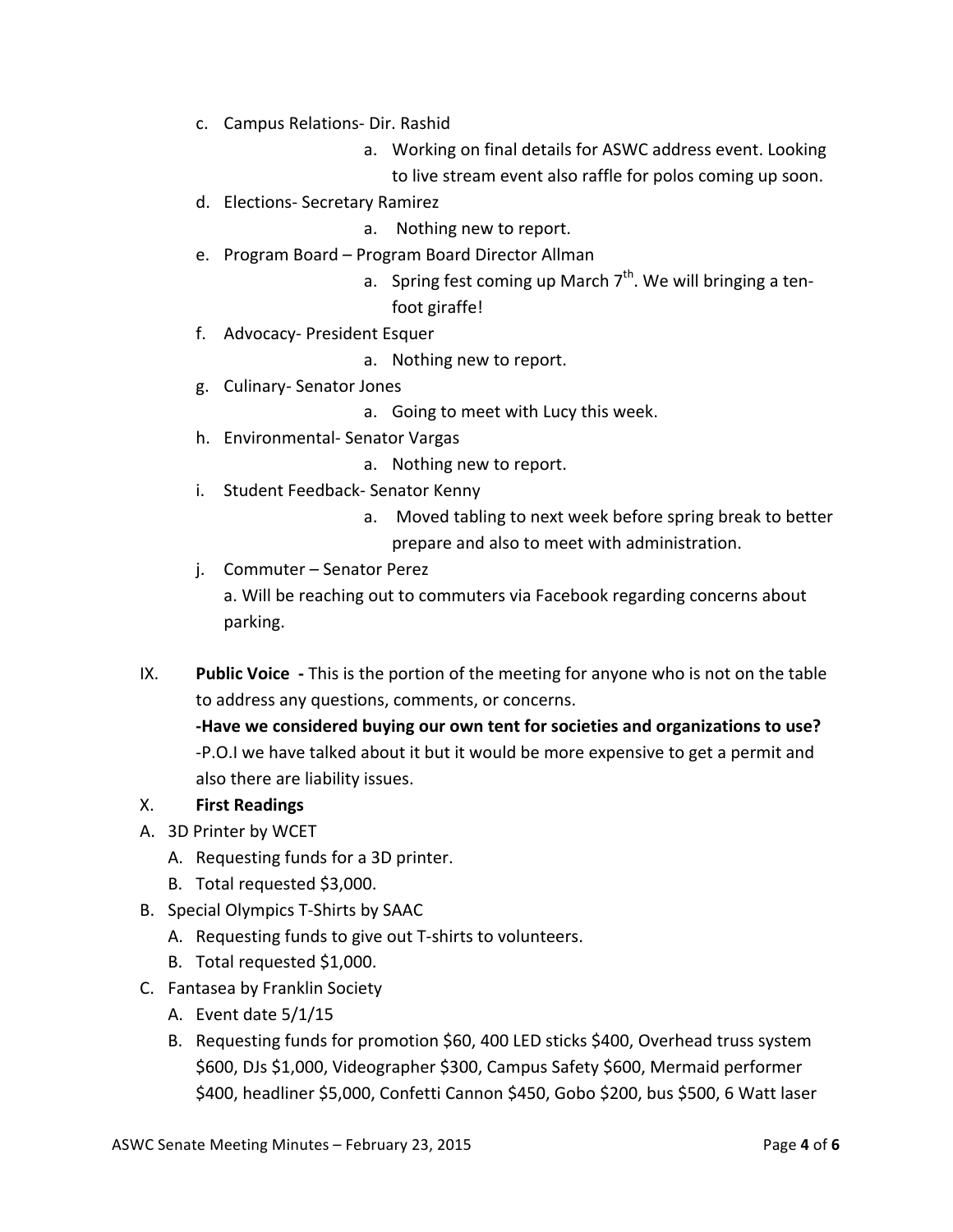\$850, stage props \$2,000, sage night lounge \$4,000, banner \$60, truck \$130, gas \$70, DJ equipment \$1,000.

- C. Total requested \$17,720.
- D. Griffith Observatory Astronomy Night by Physics Club
	- A. Event date 3/28
	- B. Requesting funds for gas.
	- C. Total requested \$120.
	- D. Request to fast track.
	- E. Senator Boynton motions to fast-track event.
- E. Mount Wilson Telescope by Physics Club
	- A. Event date  $4/3/15$
	- B. Requesting funds for telescope rental, dinner and snacks, gas, lodging.
	- C. Total requested \$2,350.
- F. H4 Honorarium by BSU
	- A. Event date  $3/23/15$  from 7 to 10 pm.
	- B. Requesting funds for speaker.
	- C. Total requested \$500.
- G. Spring Fest-Commuter Vouchers by Program Board
	- A. Requesting funding so commuters can come to event and have a meal since most don't have a meal plan.
	- B. We are requesting 30 meal vouchers.
	- C. Total requested \$300.
	- D. Request fast track.
	- E. Senator Santacruz motions to fast track.

#### XI. **Daily Calendar Considerations**

- A. The First Verse by Christian Poets
	- C. Event date April 9, 2015 from 6 pm to 9 pm at the Campus Center.
	- D. Requesting funds for speakers \$1,500 and \$50 for program supplies/decorations.
	- E. Total requested \$1,550.
	- F. Last year's attendance 150, expected number of participants 200.
	- G. Senator Jones motions to fund event in requested amount.
- B. Asian Night by ASA
	- D. Event date April 11, 2015 from 7 pm to 9 pm.
	- E. Requesting funds for food \$9,000.
	- F. Total requested \$9,000.
	- G. Last years attendance 361 and this year expected participants 361.
	- H. Senator Butler motions to fund event in recommended amount.